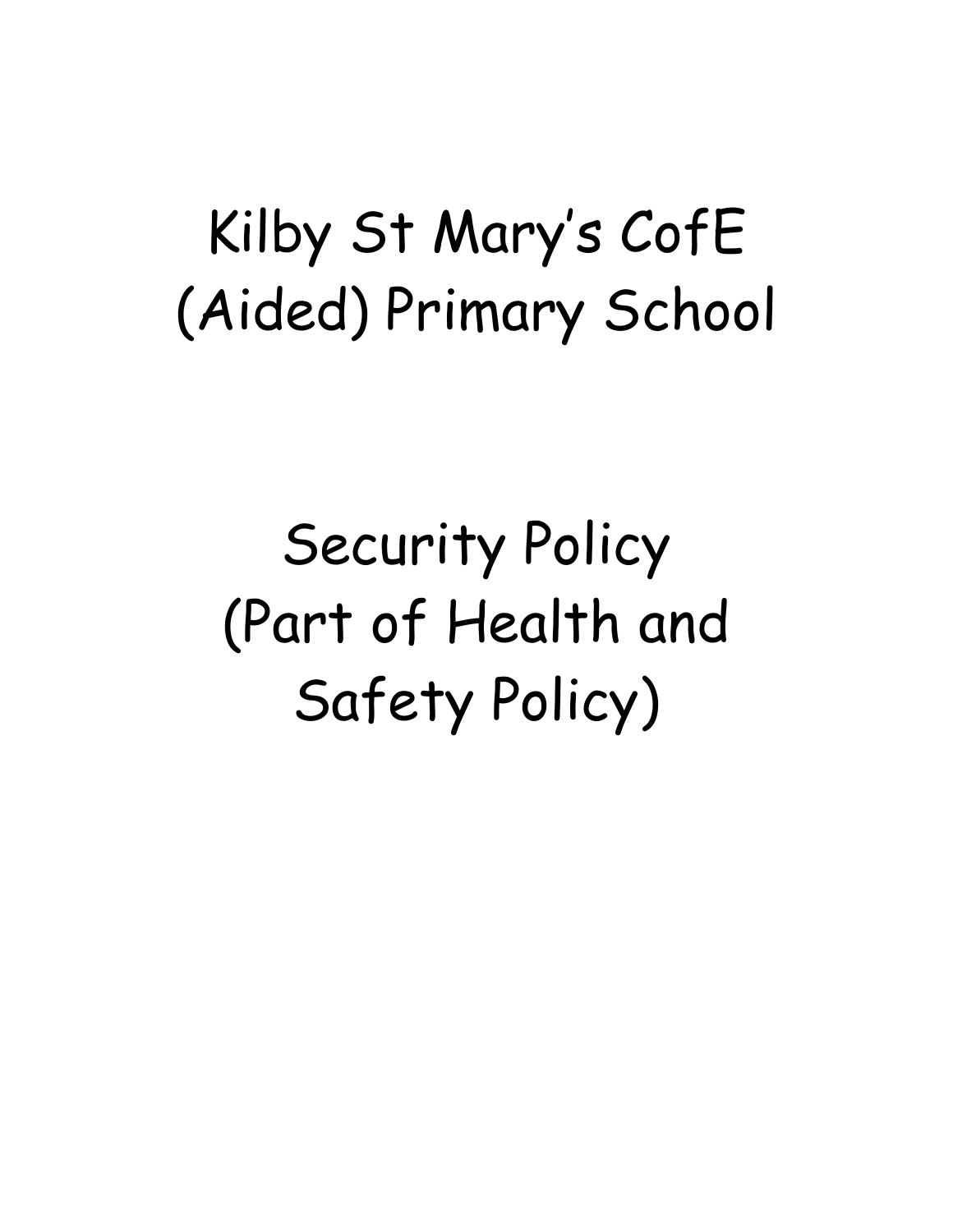## **Kilby St Mary's CofE (Aided) Primary School Security Policy**

- 1. All members of staff are jointly responsible for the safety/security of stakeholders and the buildings.
- 2. All visitors MUST report to the school office:
	- All visitors will sign the visitors' book and out again when they leave the school site
	- All visitors will be required to wear a visitors' badge, this includes supply staff.
	- All visitors will be provided with an induction booklet that details emergency and child protection procedures
	- Visitors who do not have a current CRB will be escorted at all times on school premises
	- Supply teachers new to school will need to provide photo ID when they report to the school office and evidence of a current CRB
	- Volunteers (all of whom are CRB checked) must sign in and out of the school office.
	- Pupils are taught not to open doors to let people in
	- All parents/carers who have appointments with staff must also sign in at the school office
- 3. All contractors must sign in at the school office and the Headteacher will go through security, safety and fire procedures with them.
- 4. At the end of the school day FS2 and KS1 pupils only be allowed out of the building when their parent/carer has arrived. Parents/Carers wanting their child to be collected by someone under 16 must let the school know in writing. We advise parents/carers that pupils should come to and from school with an adult. Pupils in KS2 meet their parents/carers in the school playground. All pupils are regularly reminded that if they are not collected they must go to their class teacher or the school office and not to leave the premises. Parents/ Carers who are late are asked to contact school as soon as possible. If a child is not collected we will follow the "Pupils not collected at the end of the school day policy"